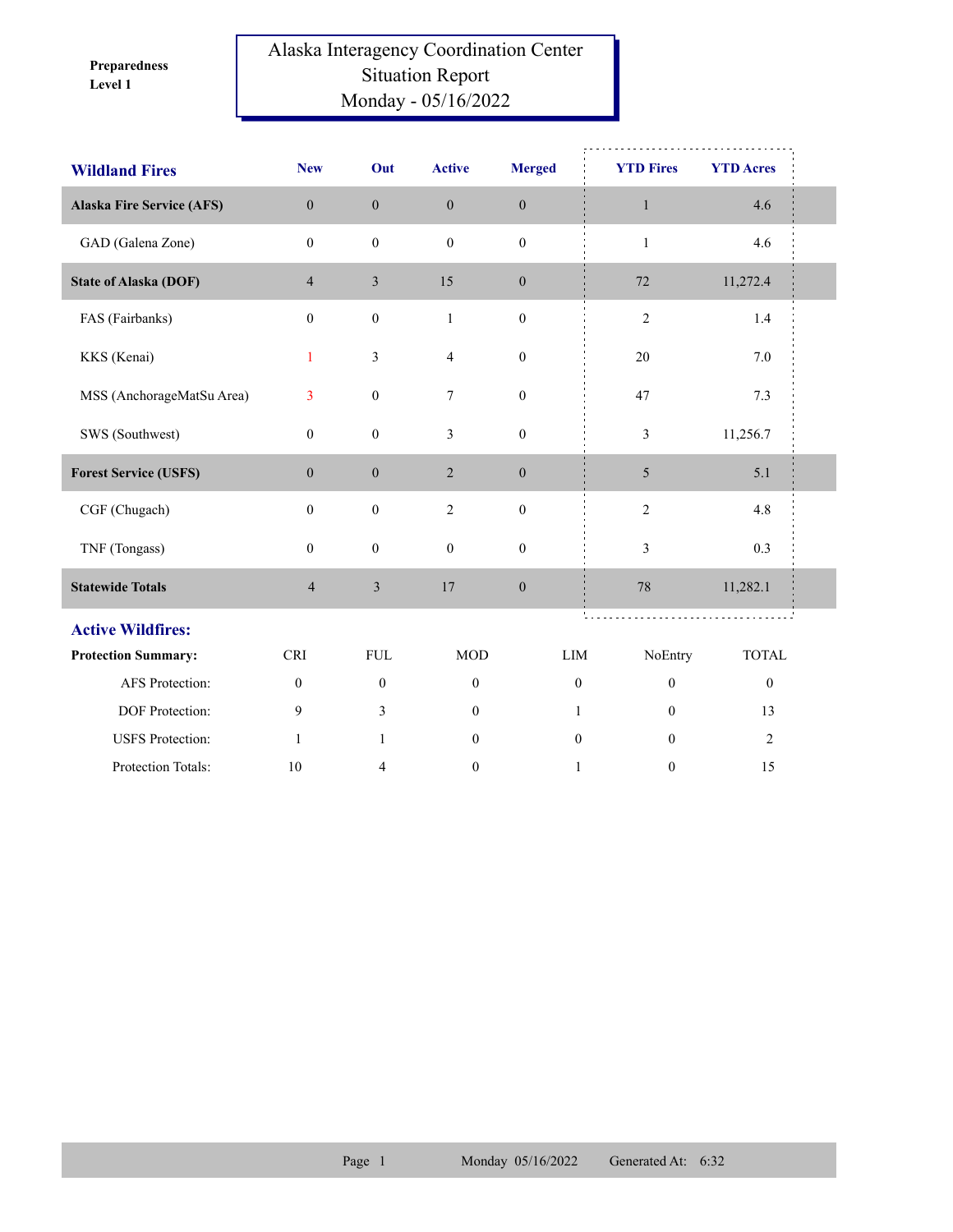## **Active Fires Status Summary**

|                         | Staffed           |                     | Unstaffed       |                     |  |  |
|-------------------------|-------------------|---------------------|-----------------|---------------------|--|--|
|                         | Contained $(S/C)$ | Uncontained $(S/U)$ | Contained (U/C) | Uncontained $(U/U)$ |  |  |
| AFS Protection:         |                   |                     |                 |                     |  |  |
| <b>DOF</b> Protection:  |                   |                     |                 |                     |  |  |
| <b>USFS</b> Protection: |                   |                     |                 |                     |  |  |
| Status Totals:          |                   |                     |                 |                     |  |  |

| <b>Active Fires Acreage Summary</b> |                       |                |  |
|-------------------------------------|-----------------------|----------------|--|
|                                     | Acres                 | Acreage Change |  |
| 4 New                               | 0.9                   |                |  |
| 13 Monitor                          | 11,266.6              | 641.8          |  |
| 3 Out                               | 0.3                   | 0.0            |  |
| 3 Prescribed                        | 792.0                 | 715.1          |  |
| 23 Fires                            | Total Acres: 12,059.8 |                |  |

## **Prescribed Fires**

|                                 | <b>YTD</b> Fires | <b>YTD</b> Acres | <b>New</b> | Active | Out Yesterday |
|---------------------------------|------------------|------------------|------------|--------|---------------|
| Military                        |                  | 774.0            |            |        |               |
| National Park Service           |                  | 0.1              |            |        |               |
| State of Alaska                 |                  | 5.1              |            |        |               |
| U.S. Forest Service             |                  | 18.0             |            |        |               |
| <b>Fuels Management Totals:</b> |                  | 797.2            |            |        |               |

## **Cause Summary For All Fires (Includes Merged Fires But Not Prescribed Fires)**

|        | Human: 69       |                | 905.5 Acres |
|--------|-----------------|----------------|-------------|
|        | Lightning: 1    |                | 0.1 Acres   |
|        | Undetermined: 8 | 10,376.5 Acres |             |
| Total: | 78              | 11,282.1 Acres |             |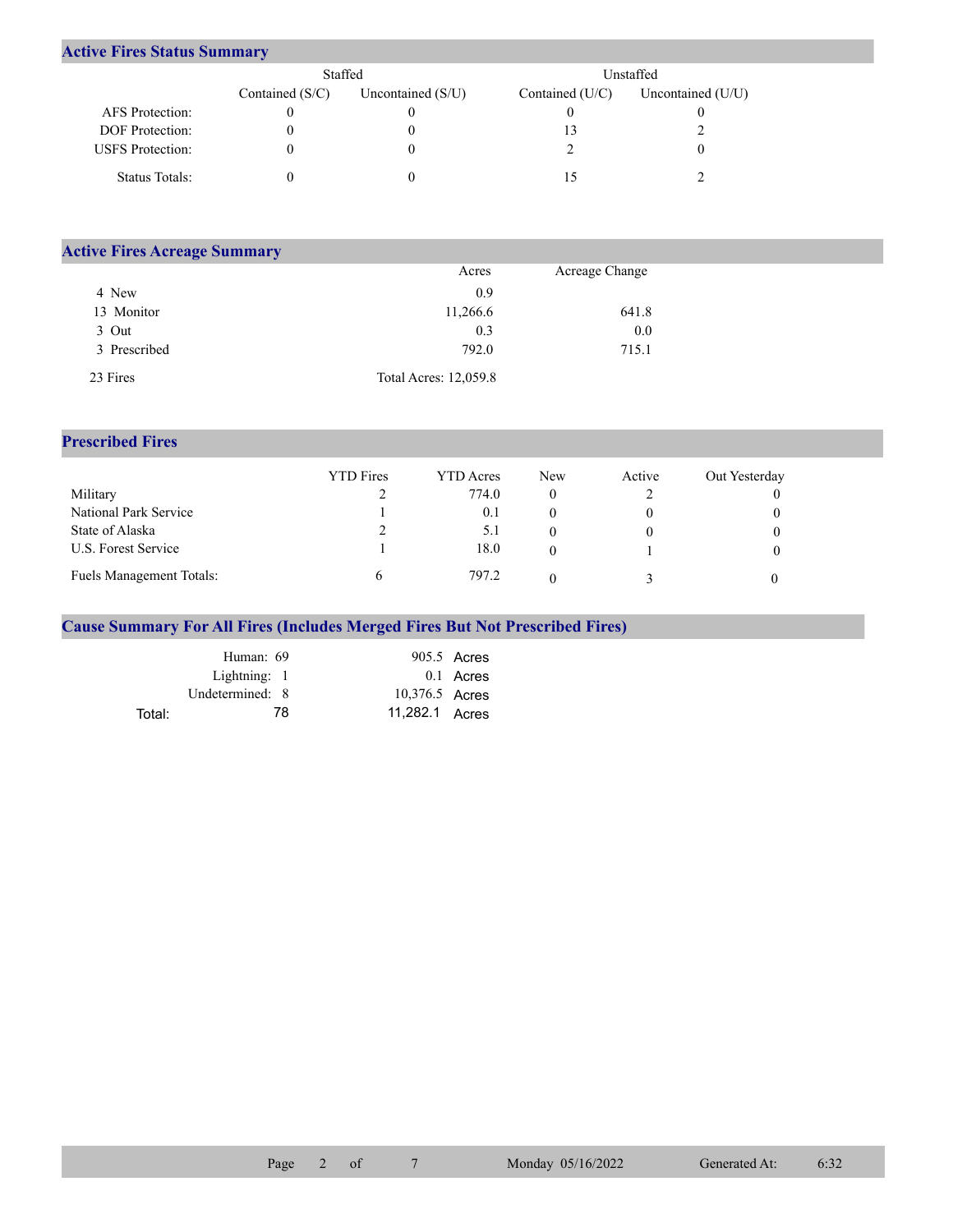| <b>New</b>                                                                      |              | Count: 4            | Acres: $0.9$ |                                                                                                                          |                      |                  |  |
|---------------------------------------------------------------------------------|--------------|---------------------|--------------|--------------------------------------------------------------------------------------------------------------------------|----------------------|------------------|--|
| Daily Report From: 05/15                                                        |              |                     |              |                                                                                                                          | 0.5 Acreage On 05/15 |                  |  |
| PM <sub>2</sub> L                                                               |              | Lat: 57 50.7233     | Status: U/C  | Acres: 0.5                                                                                                               | Option: Full         |                  |  |
| 203084                                                                          |              | Lon: 152 37.9833    |              | Start Date: 05/15                                                                                                        |                      | Area: KKS        |  |
| <b>PNPM2L</b>                                                                   |              | Owner: ANCSA        | Unit:        | <b>AKVLN-Ouzinkie Native Corporation</b>                                                                                 |                      |                  |  |
| 084                                                                             |              | Name: Antone Larsen |              |                                                                                                                          |                      | Cause: Human     |  |
| Fire reported in Larson Bay.                                                    |              |                     |              |                                                                                                                          |                      |                  |  |
|                                                                                 |              |                     |              | IC, Captain with Coast Guard, reported people on scene were taking action when resources got there. Burning in grass and |                      |                  |  |
| alder, one half acre, Pretty good slope, 35%. Contained and controlled at 1825. |              |                     |              |                                                                                                                          |                      |                  |  |
| Daily Report From: 05/15                                                        |              |                     |              |                                                                                                                          | 0.1 Acreage On 05/15 |                  |  |
|                                                                                 |              | Lat: 61 39.1300     | Status: U/C  | Acres: 0.1                                                                                                               |                      | Option: Critical |  |
| 201083                                                                          |              | Lon: $14949.7050$   |              | Start Date: 05/15                                                                                                        | Area: MSS            |                  |  |
|                                                                                 | Owner: State |                     | Unit:        | <b>AKDNS-AK Dept. Natural Resources</b>                                                                                  |                      |                  |  |
| 083                                                                             |              | Name: Zero Lake Rd  |              |                                                                                                                          |                      | Cause: Human     |  |
|                                                                                 |              |                     |              | Responding to the report of a car fire. Forestry personnel engaged to control escapement into the wildlands.             |                      |                  |  |
| Daily Report From: 05/15                                                        |              |                     |              |                                                                                                                          | 0.2 Acreage On 05/15 |                  |  |
| <b>PM14</b>                                                                     |              | Lat: 62 17.2633     | Status: U/C  | Acres: $0.2$                                                                                                             |                      | Option: Critical |  |
| 201082                                                                          |              | Lon: $15005.0683$   |              | Start Date: 05/15                                                                                                        |                      | Area: MSS        |  |
| PNPM14                                                                          |              | Owner: Private      | Unit:        | <b>AKPRI-Private</b>                                                                                                     |                      |                  |  |
| 082                                                                             |              | Name: Family Circle |              |                                                                                                                          |                      | Cause: Human     |  |
| H-7AM assisted with bucket work and the fire was controlled.                    |              |                     |              | Helitack responding to a reported smoke, found fire creeping in spruce and hardwoods with no resources threatened.       |                      |                  |  |
| Daily Report From: 05/15                                                        |              |                     |              |                                                                                                                          | 0.1 Acreage On 05/15 |                  |  |
|                                                                                 |              | Lat: 62 08.7933     | Status: U/C  | Acres: 0.1                                                                                                               |                      | Option: Critical |  |
| 201081                                                                          |              | Lon: $15000.9383$   |              | Start Date: 05/15                                                                                                        | Area: MSS            |                  |  |
|                                                                                 | Owner: State |                     | Unit:        | <b>AKDTS-AK Dept. Transportation</b>                                                                                     |                      |                  |  |
| 081                                                                             |              | Name: Michele Road  |              |                                                                                                                          | Cause:               | Human            |  |

The fire was reported by Matcom as an outside brush fire. Along with Talkeetna FD, Forestry responded with one engine and Helitack and found a fire smoldering in grass. The fire was suppressed. Forestry will return for continuing investigation.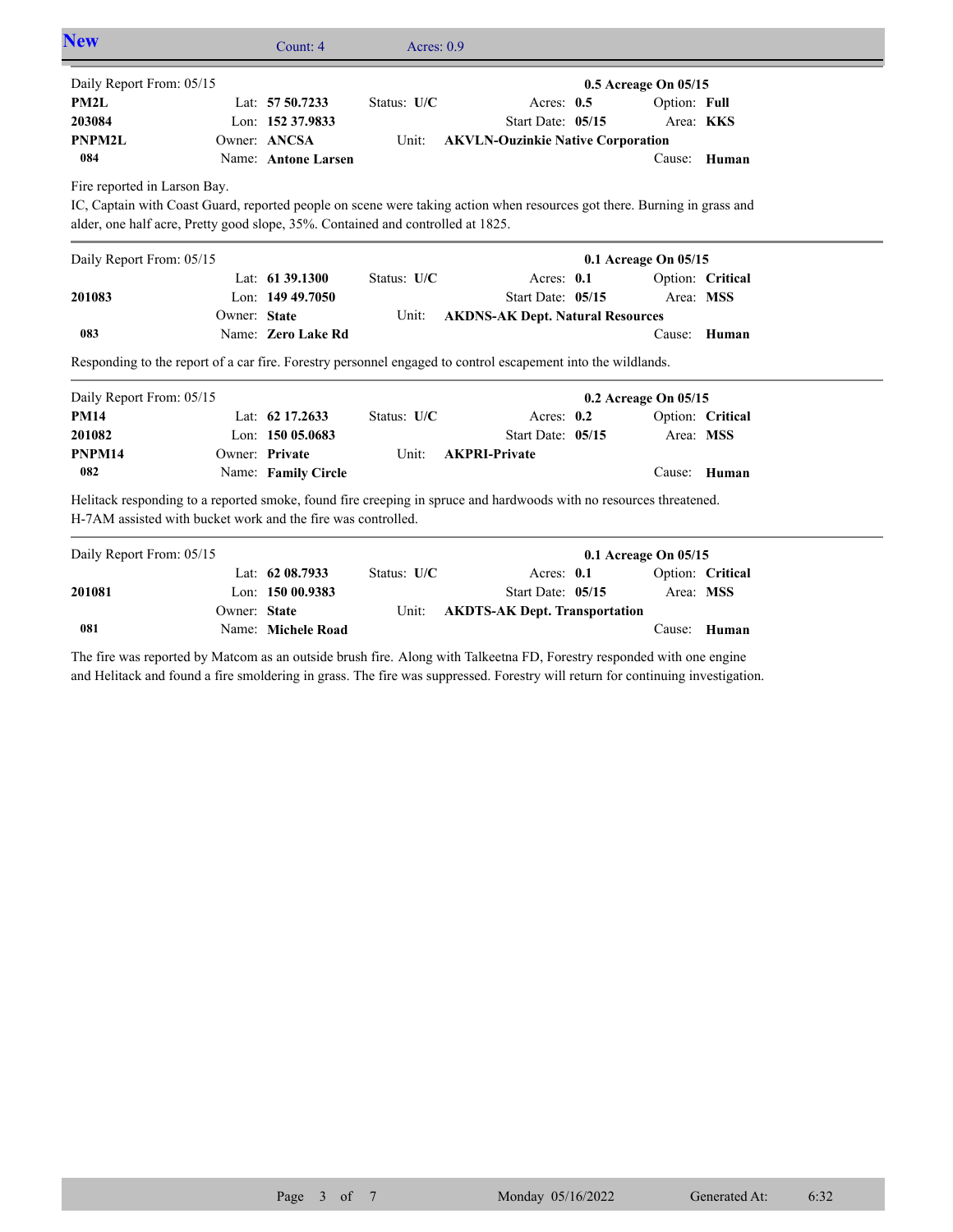| <b>Monitor</b><br>Count: 13 | Acres: 11,266.6 | Acreage Change: 641.8 |  |
|-----------------------------|-----------------|-----------------------|--|
|-----------------------------|-----------------|-----------------------|--|

**These fires are currently in monitor status. Monitoring schedules are based on defined timeframes, but are dependent on available resources, and weather conditions. When monitoring occurs, information will be updated.**

| Last Report: 05/12 |              |                                   |             |                                         | 0.2 Acreage On 05/12 |                  |                                 |
|--------------------|--------------|-----------------------------------|-------------|-----------------------------------------|----------------------|------------------|---------------------------------|
|                    |              | Lat: 60 27.8230                   | Status: U/C | Acres: 0.2                              |                      |                  | Option: Critical                |
| 203079             |              | Lon: 151 10.3720                  |             | Start Date: 05/12                       |                      | Area: <b>KKS</b> |                                 |
| 079                | Owner: State | Name: Wendy Lane                  | Unit:       | <b>AKDNS-AK Dept. Natural Resources</b> |                      |                  | Cause: Human                    |
| Last Report: 05/14 |              |                                   |             |                                         |                      |                  | No Acreage Change Since 05/13   |
|                    |              | Lat: $51\,57.2681$                | Status: U/U | Acres: 885.2                            |                      |                  | Option: Unplanned               |
| 204078             |              | Lon: 176 38.7188                  |             | Start Date: 05/08                       |                      | Area: SWS        |                                 |
|                    | Owner: DOD   |                                   | Unit:       | <b>AKNVQ-U.S. Navy</b>                  |                      |                  |                                 |
| 078                | Name: Adak   |                                   |             |                                         |                      |                  | Cause: Human                    |
| Last Report: 05/12 |              |                                   |             |                                         | 0.1 Acreage On 05/12 |                  |                                 |
| PMS1               |              | Lat: $61\,43.9700$                | Status: U/C | Acres: 0.1                              |                      | Option: Full     |                                 |
| 201077             |              | Lon: $14901.7300$                 |             | Start Date: 05/12                       |                      | Area: MSS        |                                 |
|                    | Owner: State |                                   | Unit:       | <b>AKDNS-AK Dept. Natural Resources</b> |                      |                  |                                 |
| 077                |              | Name: Buffalo Mine Coal Seam 2022 |             |                                         |                      |                  | Cause: Lightning                |
| Last Report: 05/14 |              |                                   |             |                                         |                      |                  | 29.0 Acreage Change Since 05/13 |
| PMR4               |              | Lat: $5520.4900$                  | Status: U/C | Acres: 69.0                             |                      |                  | Option: Unplanned               |
| 204074             |              | Lon: $16025.9600$                 |             | Start Date: 05/12                       |                      | Area: SWS        |                                 |
| PNPMR4             |              | Owner: ANCSA                      | Unit:       | <b>AKVLN-Shumagin Corporation</b>       |                      |                  |                                 |
| 074                |              | Name: Danger Point                |             |                                         |                      | Cause:           | Undetermined                    |
| Last Report: 05/12 |              |                                   |             |                                         | 0.1 Acreage On 05/12 |                  |                                 |
| PMR3               |              | Lat: 61 23.8217                   | Status: U/C | Acres: 0.1                              |                      |                  | Option: Critical                |
| 201073             |              | Lon: 149 28.3183                  |             | Start Date: 05/11                       |                      | Area: MSS        |                                 |
|                    |              | Owner: County                     | Unit:       | <b>AKAKS-Anchorage, Municipality of</b> |                      |                  |                                 |
| 073                |              | Name: Birchwood                   |             |                                         |                      |                  | Cause: Human                    |
| Last Report: 05/12 |              |                                   |             |                                         |                      |                  | 2.0 Acreage Change Since 05/11  |
|                    |              | Lat: $57\,42.9640$                | Status: U/C | Acres: $4.0$                            |                      |                  | Option: Critical                |
| 203071             |              | Lon: $152\,36.0270$               |             | Start Date: 05/11                       |                      | Area: <b>KKS</b> |                                 |
|                    |              | Owner: County                     | Unit:       | <b>AKAKS-Kodiak Island Borough</b>      |                      |                  |                                 |
| 071                |              | Name: Bell Flats                  |             |                                         |                      |                  | Cause: Human                    |
| Last Report: 05/11 |              |                                   |             |                                         | 0.1 Acreage On 05/11 |                  |                                 |
|                    |              | Lat: $64\,52.8700$                | Status: U/C | Acres: 0.1                              |                      | Option: Full     |                                 |
| 211068             |              | Lon: 147 01.5467                  |             | Start Date: 05/11                       |                      | Area: FAS        |                                 |
|                    |              | Owner: Private                    | Unit:       | <b>AKPRI-Private</b>                    |                      |                  |                                 |
| 068                |              | Name: Hirn Road                   |             |                                         |                      |                  | Cause: Human                    |
| Last Report: 05/13 |              |                                   |             |                                         |                      |                  | No Acreage Change Since 05/12   |
| PMG1               |              | Lat: 60 29.7833                   | Status: U/C | Acres: 4.3                              |                      |                  | Option: Critical                |
| 000066             |              | Lon: 149 47.3100                  |             | Start Date: 05/10                       |                      | Area: CGF        |                                 |
| P0PMG1             |              | Owner: County                     | Unit:       | <b>AKAKS-Kenai Peninsula Borough</b>    |                      |                  |                                 |
| 066                |              | Name: Kenai Lake Overlook         |             |                                         |                      | Cause:           | Undetermined                    |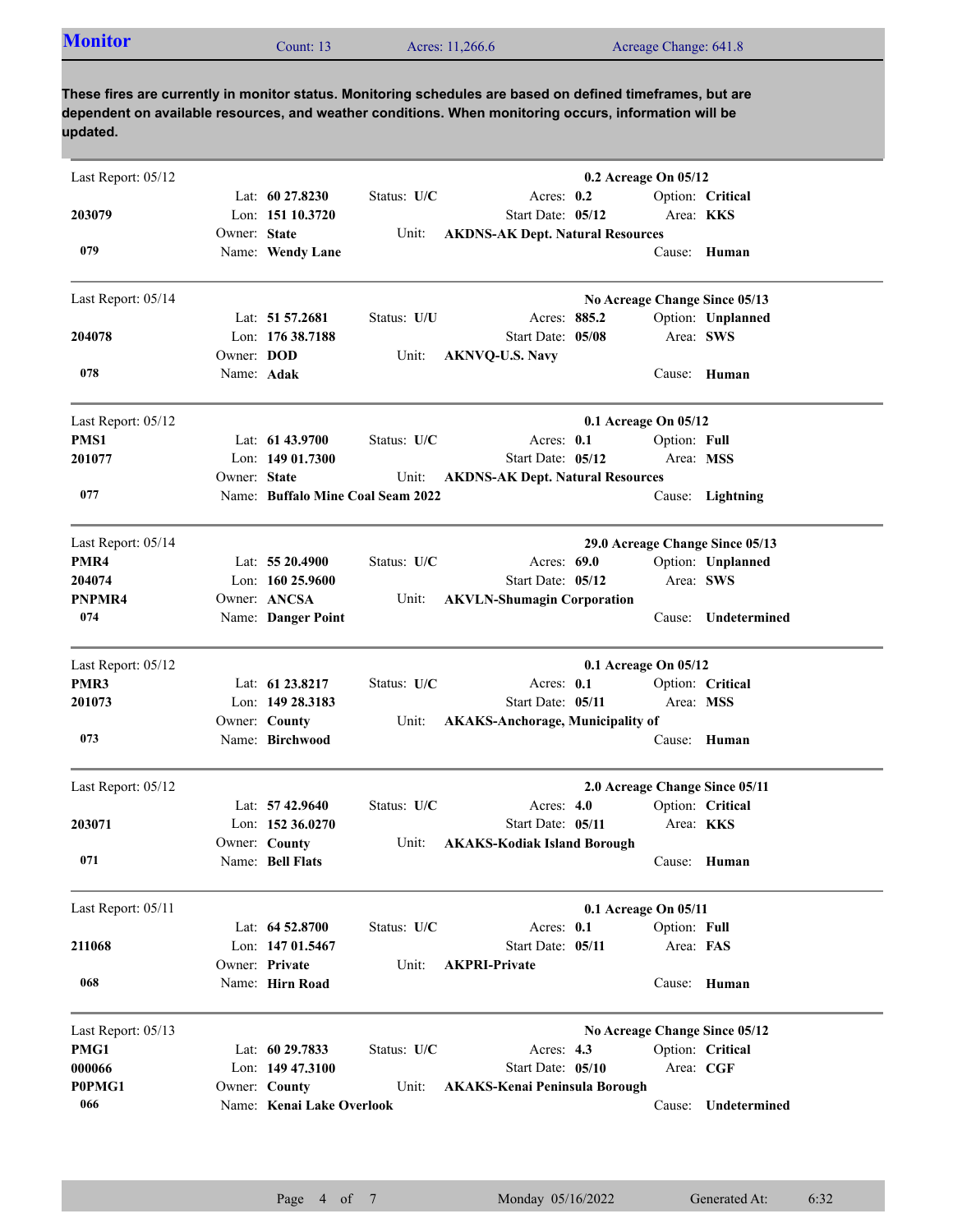| <b>Monitor</b> | `ount: 13 | Acres: 11,266.6 | Acreage Change: 641.8 |
|----------------|-----------|-----------------|-----------------------|

**These fires are currently in monitor status. Monitoring schedules are based on defined timeframes, but are dependent on available resources, and weather conditions. When monitoring occurs, information will be updated.**

| Last Report: 05/10 |              |                     |             |                                                   |                 | $0.1$ Acreage On $05/10$ |                                  |
|--------------------|--------------|---------------------|-------------|---------------------------------------------------|-----------------|--------------------------|----------------------------------|
| PMF8               |              | Lat: 61 34.9950     | Status: U/C | Acres: 0.1                                        |                 |                          | Option: Critical                 |
| 201064             |              | Lon: 149 42.6950    |             | Start Date: 05/10                                 |                 |                          | Area: MSS                        |
| <b>PNPMF8</b>      | Owner: State |                     | Unit:       | <b>AKDTS-AK Dept. Transportation</b>              |                 |                          |                                  |
| 064                |              | Name: Forest Hills  |             |                                                   |                 | Cause:                   | Human                            |
| Last Report: 05/10 |              |                     |             |                                                   |                 | 0.1 Acreage On 05/10     |                                  |
| PME7               |              | Lat: 61 36.0470     | Status: U/C | Acres: 0.1                                        |                 |                          | Option: Critical                 |
| 201062             |              | Lon: 149 30.8720    |             | Start Date: 05/09                                 |                 |                          | Area: MSS                        |
| <b>PNPME7</b>      |              | Owner: Private      | Unit:       | <b>AKPRI-Private</b>                              |                 |                          |                                  |
| 062                |              | Name: Spruce        |             |                                                   |                 | Cause:                   | Human                            |
| Last Report: 05/11 |              |                     |             |                                                   |                 |                          | No Acreage Change Since 05/10    |
| PL8P               |              | Lat: 60 29.5458     | Status: U/C | Acres: $0.5$                                      |                 | Option: Full             |                                  |
| 232057             |              | Lon: 149 59.2440    |             | Start Date: 05/08                                 |                 |                          | Area: CGF                        |
| P0PL8P             | Owner: USFS  |                     | Unit:       | <b>AKCGF-Chugach National Forest</b>              |                 |                          |                                  |
| 057                |              | Name: West Juneau   |             |                                                   |                 | Cause:                   | Human                            |
| Last Report: 05/07 |              |                     |             |                                                   |                 | 0.4 Acreage On 05/07     |                                  |
|                    |              | Lat: $6029.8840$    | Status: U/C | Acres: 0.4                                        |                 |                          | Option: Critical                 |
| 203056             |              | Lon: 151 07.2920    |             | Start Date: 05/07                                 |                 |                          | Area: KKS                        |
|                    |              | Owner: Private      | Unit:       | <b>AKPRI-Private</b>                              |                 |                          |                                  |
| 056                |              | Name: Knacksted     |             |                                                   |                 | Cause:                   | Human                            |
| Last Report: 04/26 |              |                     |             |                                                   |                 |                          | 609.7 Acreage Change Since 04/23 |
| PKS1               |              | Lat: 60 32.1500     | Status: U/U |                                                   | Acres: 10.302.5 |                          | Option: Limited                  |
| 204012             |              | Lon: $160\,54.7500$ |             | Start Date: 04/16                                 |                 |                          | Area: SWS                        |
| <b>PNPKS1</b>      |              | Owner: USFWS        | Unit:       | <b>AKYDR-Yukon Delta National Wildlife Refuge</b> |                 |                          |                                  |
| 012                |              | Name: Kwethluk      |             |                                                   |                 |                          | Cause: Undetermined              |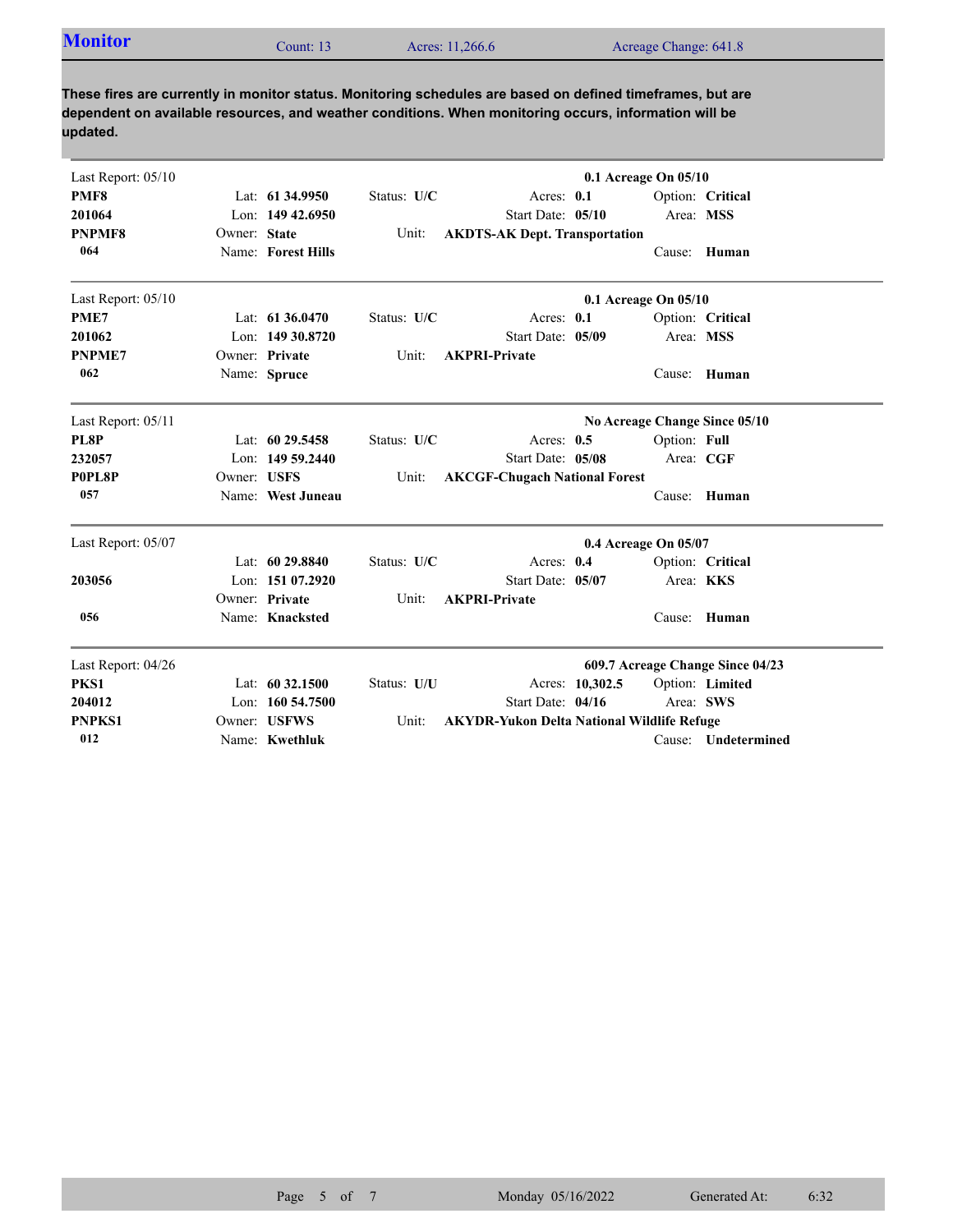| Out                               | Count: 3           | Acres: $0.3$      |                      | Acreage Change: 0.0           |                  |  |
|-----------------------------------|--------------------|-------------------|----------------------|-------------------------------|------------------|--|
| Daily Report From: 05/15          |                    |                   |                      | No Acreage Change Since 05/13 |                  |  |
|                                   | Lat: $59\,44.7700$ | Status: Out 05/15 | Acres: 0.1           |                               | Option: Critical |  |
| 203070                            | Lon: $15113.6200$  |                   | Start Date: 05/11    |                               | Area: KKS        |  |
|                                   | Owner: Private     | Unit:             | <b>AKPRI-Private</b> |                               |                  |  |
| 070                               | Name: Full Curl    |                   |                      | Cause:                        | Human            |  |
| Fire was checked, fire called out |                    |                   |                      |                               |                  |  |
| Daily Report From: 05/15          |                    |                   |                      | No Acreage Change Since 05/13 |                  |  |
|                                   | Lat: $59\,47.3400$ | Status: Out 05/15 | Acres: 0.1           |                               | Option: Critical |  |
| 203069                            | Lon: $15108.2200$  |                   | Start Date: 05/11    |                               | Area: KKS        |  |
|                                   | Owner: Private     | Unit:             | <b>AKPRI-Private</b> |                               |                  |  |
| 069                               | Name: Morrison     |                   |                      | Cause:                        | Human            |  |
| Fire checked, Fire called out     |                    |                   |                      |                               |                  |  |
| Daily Report From: 05/15          |                    |                   |                      | No Acreage Change Since 05/08 |                  |  |
|                                   | Lat: $60\,39.5990$ | Status: Out 05/15 | Acres: 0.1           |                               | Option: Critical |  |
| 203058                            | Lon: 151 18.8260   |                   | Start Date: 05/08    |                               | Area: KKS        |  |
|                                   | Owner: Private     | Unit:             | <b>AKPRI-Private</b> |                               |                  |  |
| 058                               | Name: Wesley Court |                   |                      | Cause:                        | Human            |  |
|                                   |                    |                   |                      |                               |                  |  |

Fire was checked, Fire called out